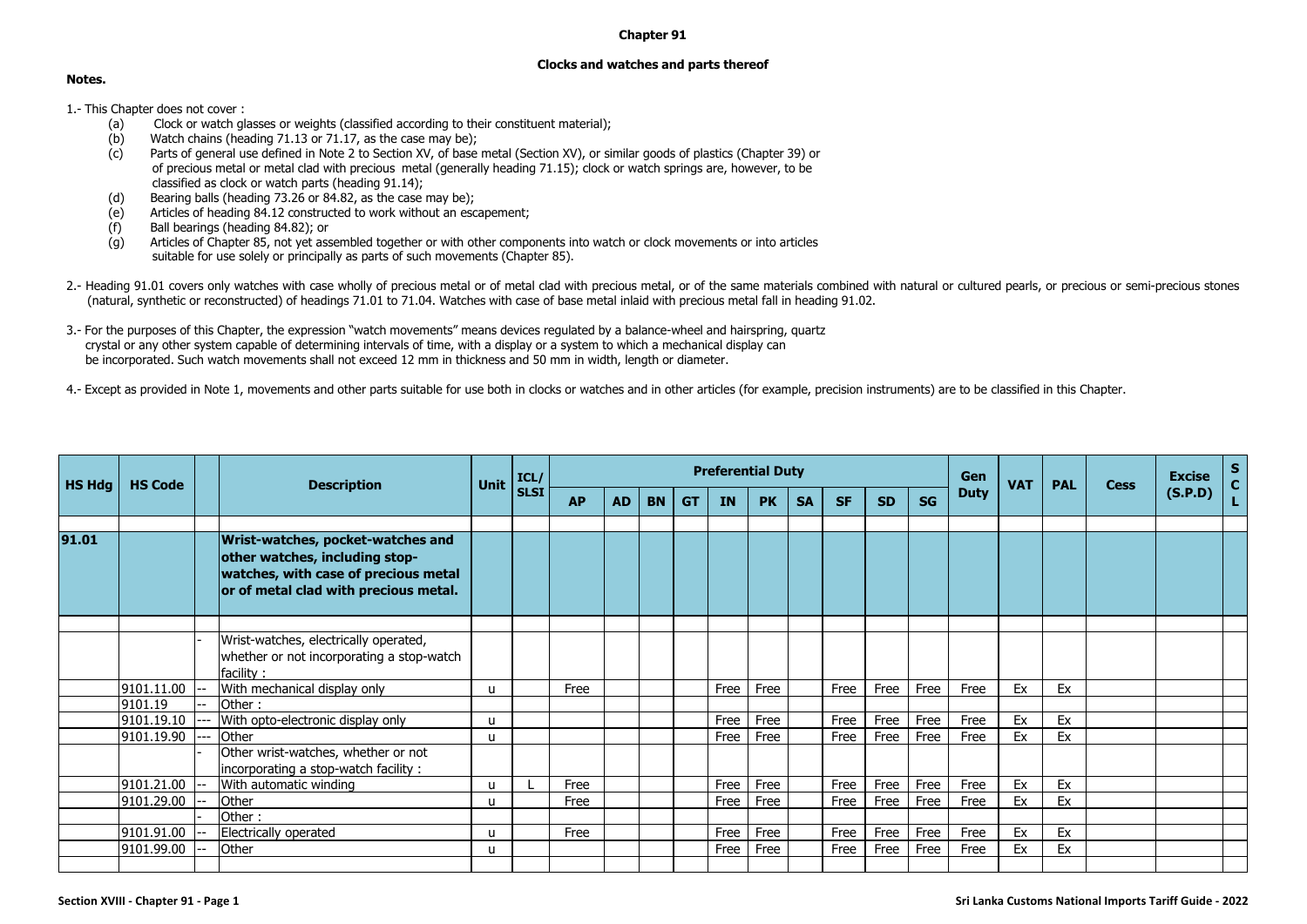| <b>Unit</b><br><b>HS Hdg</b><br><b>HS Code</b><br><b>Description</b><br><b>VAT</b><br><b>SLSI</b><br><b>Duty</b><br><b>GT</b><br><b>AP</b><br><b>BN</b><br>IN<br><b>PK</b><br><b>SA</b><br><b>SF</b><br><b>SD</b><br><b>SG</b><br><b>AD</b> | <b>PAL</b> | <b>Cess</b>            | (S.P.D) | $\mathbf{C}$ |
|---------------------------------------------------------------------------------------------------------------------------------------------------------------------------------------------------------------------------------------------|------------|------------------------|---------|--------------|
|                                                                                                                                                                                                                                             |            |                        |         | L            |
| 91.02<br>Wrist-watches, pocket-watches and<br>other watches, including stop-<br>watches, other than those of heading<br>91.01.                                                                                                              |            |                        |         |              |
|                                                                                                                                                                                                                                             |            |                        |         |              |
| Wrist-watches, electrically operated,<br>whether or not incorporating a stop-watch<br>facility:                                                                                                                                             |            |                        |         |              |
| With mechanical display only<br>9102.11.00<br>Free<br>Free<br>Free<br>Ex<br>Free<br>Free<br>Free<br>Free<br>u                                                                                                                               | Ex         |                        |         |              |
| 9102.12.00<br>With opto-electronic display only<br>Free<br>Free<br>Free<br>Free<br>Free<br>Free<br>Free<br>Ex<br>$\mathbf{u}$                                                                                                               | Ex         |                        |         |              |
| Other<br>9102.19.00<br>Free<br>Free<br>Free<br>Free<br>Free<br>Ex<br>Free<br>$\mathbf{u}$<br>Other wrist-watches, whether or not<br>incorporating a stop-watch facility:                                                                    | Ex         |                        |         |              |
| 9102.21.00<br>With automatic winding<br>Free<br>Free<br>Free<br>Ex<br>Free<br>Free<br>Free<br>Free<br>$\mathbf{u}$                                                                                                                          | Ex         |                        |         |              |
| 9102.29.00<br>Other<br>Free<br>Free<br>Free<br>Free<br>Free<br>Free<br>Ex<br>$\mathbf{u}$<br>Free                                                                                                                                           | Ex         |                        |         |              |
| Other:                                                                                                                                                                                                                                      |            |                        |         |              |
| 9102.91.00<br>Electrically operated<br>Free<br>Free<br>Free<br>Free<br>Ex<br>Free<br>Free<br>Free<br>u                                                                                                                                      | Ex         |                        |         |              |
| 9102.99.00<br>Other<br>Free<br>Free<br>Free<br>Free<br>Free<br>Ex<br>Free<br>$\mathbf{u}$                                                                                                                                                   | Ex         |                        |         |              |
| 91.03<br><b>Clocks with watch movements,</b><br>excluding clocks of heading 91.04.                                                                                                                                                          |            |                        |         |              |
| 9103.10.00<br>11.25%<br>5%<br>5%<br>15%<br>Electrically operated<br>Free<br>8%<br>Free<br>u                                                                                                                                                 | 10.0%      |                        |         |              |
| 9103.90.00<br>11.25%<br>5%<br>5%<br>15%<br>Free<br>8%<br>Other<br>Free<br>$\mathbf{u}$                                                                                                                                                      | 10.0%      |                        |         |              |
| 91.04<br><b>Instrument panel clocks and clocks of</b><br>9104.00.00<br>a similar type for vehicles, aircraft,<br>11.25%<br>5%<br>5%<br>15%<br>8%<br>Free<br>$\mathsf{u}$<br>Free<br>spacecraft or vessels.                                  | 10.0%      |                        |         |              |
|                                                                                                                                                                                                                                             |            |                        |         |              |
| 91.05<br>Other clocks.                                                                                                                                                                                                                      |            |                        |         |              |
| Alarm clocks:                                                                                                                                                                                                                               |            |                        |         |              |
| 9105.11.00<br>Electrically operated<br>Free<br>Ex<br>Free<br>Free<br>Free<br>Free<br>Free<br>$\mathbf{u}$                                                                                                                                   | Ex         |                        |         |              |
| 9105.19.00<br>Other<br>Free<br>Free<br>Ex<br>Free<br>Free<br>Free<br>Free<br>$\mathbf{u}$                                                                                                                                                   | Ex         |                        |         |              |
| Wall clocks:                                                                                                                                                                                                                                |            |                        |         |              |
| 9105.21.00<br>Electrically operated<br>Free<br>Free<br>Free<br>Free<br>Ex<br>Free<br>Free<br>u                                                                                                                                              | Ex         | $Rs.100/=$<br>per unit |         |              |
| 9105.29.00<br>Other<br>Free<br>Free<br>Free<br>Ex<br>Free<br>Free<br>u                                                                                                                                                                      | Ex         | $Rs.100/=$<br>per unit |         |              |
| Other:                                                                                                                                                                                                                                      |            |                        |         |              |
| 9105.91.00<br>Electrically operated<br>Ex<br>Free<br>Free<br>Free<br>Free<br>Free<br>Free<br>$\mathbf{u}$                                                                                                                                   | Ex         |                        |         |              |
| 9105.99.00<br>Other<br>Free<br>Free<br>Ex<br>Free<br>Free<br>Free<br>Free<br>$\mathbf{u}$                                                                                                                                                   | Ex         |                        |         |              |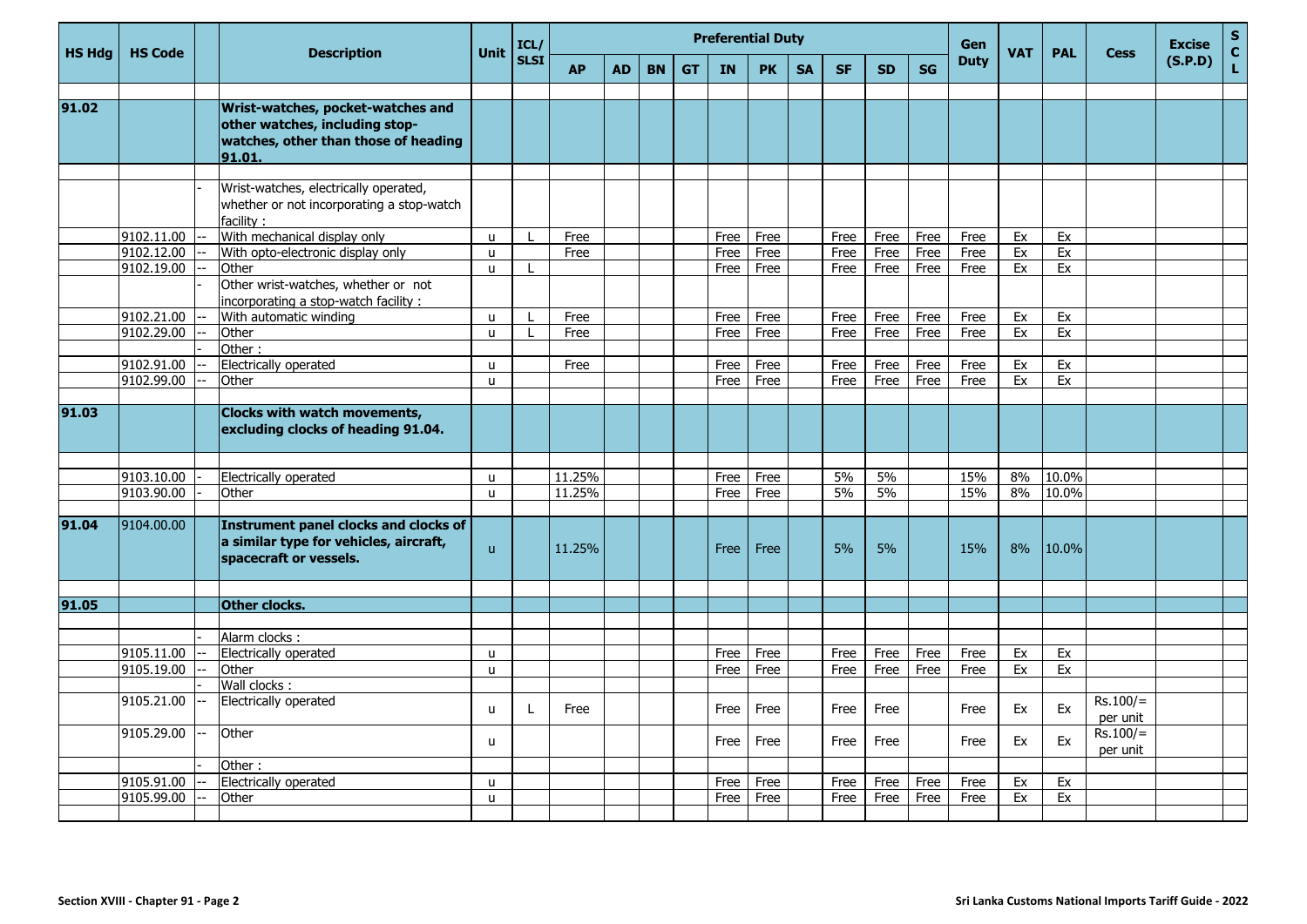| <b>HS Hdg</b> | <b>HS Code</b>           |  | <b>Description</b>                                                                                                                                                                                                                         | Unit              | ICL/        | <b>Preferential Duty</b><br>Gen<br><b>VAT</b><br><b>PAL</b><br><b>Cess</b> |           |           |           |              |              |           |           |           |           |             |          | <b>Excise</b>  | $\mathbf{s}$<br>$\mathbf{C}$ |         |    |
|---------------|--------------------------|--|--------------------------------------------------------------------------------------------------------------------------------------------------------------------------------------------------------------------------------------------|-------------------|-------------|----------------------------------------------------------------------------|-----------|-----------|-----------|--------------|--------------|-----------|-----------|-----------|-----------|-------------|----------|----------------|------------------------------|---------|----|
|               |                          |  |                                                                                                                                                                                                                                            |                   | <b>SLSI</b> | <b>AP</b>                                                                  | <b>AD</b> | <b>BN</b> | <b>GT</b> | <b>IN</b>    | <b>PK</b>    | <b>SA</b> | <b>SF</b> | <b>SD</b> | <b>SG</b> | <b>Duty</b> |          |                |                              | (S.P.D) | L. |
| 91.06         |                          |  | Time of day recording apparatus and<br>apparatus for measuring, recording or<br>otherwise indicating intervals of time,<br>with clock or watch movement or<br>with synchronous motor (for<br>example, time-registers, time-<br>recorders). |                   |             |                                                                            |           |           |           |              |              |           |           |           |           |             |          |                |                              |         |    |
|               | 9106.10.00               |  | Time-registers; time-recorders                                                                                                                                                                                                             | $\mathbf{u}$      |             |                                                                            |           |           |           | Free         | Free         |           | Free      | Free      | Free      | Free        | 8%       | 10.0%          |                              |         |    |
|               | 9106.90.00               |  | Other                                                                                                                                                                                                                                      | $\mathbf{u}$      |             |                                                                            |           |           |           | Free         | Free         |           | Free      | Free      | Free      | Free        | 8%       | 10.0%          |                              |         |    |
| 91.07         | 9107.00.00               |  | Time switches with clock or watch<br>movement or with synchronous<br>motor.                                                                                                                                                                | $\mathsf{u}$      |             |                                                                            |           |           |           | Free         | Free         |           | 5%        | 5%        |           | 15%         | 8%       | 10.0%          | 15%                          |         |    |
| 91.08         |                          |  | Watch movements, complete and<br>assembled.                                                                                                                                                                                                |                   |             |                                                                            |           |           |           |              |              |           |           |           |           |             |          |                |                              |         |    |
|               |                          |  | Electrically operated :                                                                                                                                                                                                                    |                   |             |                                                                            |           |           |           |              |              |           |           |           |           |             |          |                |                              |         |    |
|               | 9108.11.00               |  | With mechanical display only or with a<br>device to which a mechanical display can<br>be incorporated                                                                                                                                      | u                 |             | 11.25%                                                                     |           |           |           | Free         | Free         |           | 5%        | 5%        |           | 15%         | 8%       | Ex             | 15%                          |         |    |
|               | 9108.12.00               |  | With opto-electronic display only                                                                                                                                                                                                          | u                 |             | 11.25%                                                                     |           |           |           | Free         | Free         |           | 5%        | 5%        |           | 15%         | 8%       | Ex             | 15%                          |         |    |
|               | 9108.19.00               |  | Other                                                                                                                                                                                                                                      | $\mathbf{u}$      |             | 11.25%                                                                     |           |           |           | Free         | Free         |           | 5%        | 5%        |           | 15%         | 8%       | Ex             | 15%                          |         |    |
|               | 9108.20.00               |  | With automatic winding                                                                                                                                                                                                                     | $\mathbf{u}$      |             | $\overline{11.25\%}$                                                       |           |           |           | Free         | Free         |           | 5%        | 5%        |           | 15%         | 8%       | 10.0%          | 15%                          |         |    |
|               | 9108.90.00               |  | Other                                                                                                                                                                                                                                      | $\mathbf{u}$      |             | 11.25%                                                                     |           |           |           | Free         | Free         |           | 5%        | 5%        |           | 15%         | 8%       | Ex             | 15%                          |         |    |
| 91.09         |                          |  | Clock movements, complete and<br>assembled.                                                                                                                                                                                                |                   |             |                                                                            |           |           |           |              |              |           |           |           |           |             |          |                |                              |         |    |
|               |                          |  |                                                                                                                                                                                                                                            |                   |             |                                                                            |           |           |           |              |              |           |           |           |           |             |          |                |                              |         |    |
|               | 9109.10.00<br>9109.90.00 |  | Electrically operated<br>Other                                                                                                                                                                                                             | u<br>$\mathbf{u}$ |             | 11.25%<br>11.25%                                                           |           |           |           | Free<br>Free | Free<br>Free |           | 5%<br>5%  | 5%<br>5%  |           | 15%<br>15%  | 8%<br>8% | 10.0%<br>10.0% | 15%<br>15%                   |         |    |
|               |                          |  |                                                                                                                                                                                                                                            |                   |             |                                                                            |           |           |           |              |              |           |           |           |           |             |          |                |                              |         |    |
| 91.10         |                          |  | Complete watch or clock movements,<br>unassembled or partly assembled<br>(movement sets); incomplete watch<br>or clock movements, assembled;<br>rough watch or clock movements.                                                            |                   |             |                                                                            |           |           |           |              |              |           |           |           |           |             |          |                |                              |         |    |
|               |                          |  |                                                                                                                                                                                                                                            |                   |             |                                                                            |           |           |           |              |              |           |           |           |           |             |          |                |                              |         |    |
|               | 9110.11.00               |  | Of watches:<br>Complete movements, unassembled or<br>partly assembled (movement sets)                                                                                                                                                      | u                 |             | 11.25%                                                                     |           |           |           | Free         | Free         |           | 5%        | 5%        |           | 15%         | 8%       | 10.0%          | 15%                          |         |    |
|               | 9110.12.00               |  | Incomplete movements, assembled                                                                                                                                                                                                            | kg                |             | 11.25%                                                                     |           |           |           | Free         | Free         |           | 5%        | 5%        |           | 15%         | 8%       | 10.0%          | 15%                          |         |    |
|               | 9110.19.00               |  | Rough movements                                                                                                                                                                                                                            | kg                |             | 11.25%                                                                     |           |           |           |              | Free Free    |           | 5%        | 5%        |           | 15%         | 8%       | 10.0%          | 15%                          |         |    |
|               | 9110.90.00               |  | Other                                                                                                                                                                                                                                      | kg                |             | 11.25%                                                                     |           |           |           |              | Free Free    |           | $5\%$     | $5\%$     |           | 15%         | 8%       | 10.0%          | 15%                          |         |    |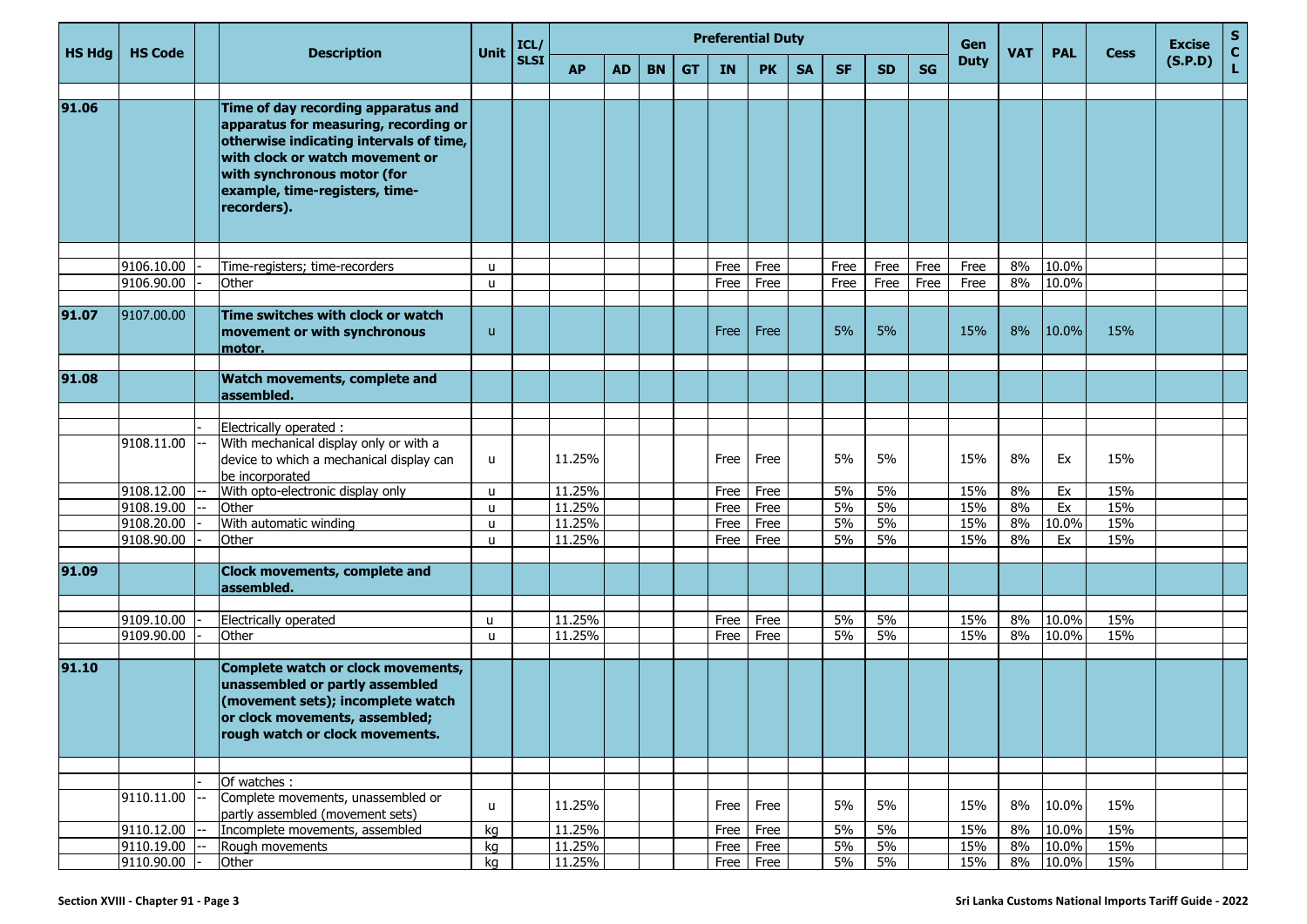|  | $H\$ Hdg $H\$ Code | <b>Description</b> | Unit | ICL/<br><b>SLSI</b> | <b>Preferential Duty</b> |    |              |  |    |           |           |     |           |           |             | <b>VAT</b> | <b>PAL</b> | <b>Cess</b> | <b>Excise</b> |  |
|--|--------------------|--------------------|------|---------------------|--------------------------|----|--------------|--|----|-----------|-----------|-----|-----------|-----------|-------------|------------|------------|-------------|---------------|--|
|  |                    |                    |      |                     | ΔD<br>--                 | AD | <b>BN</b> GT |  | IN | <b>PK</b> | <b>SA</b> | SF/ | <b>SD</b> | <b>SG</b> | <b>Duty</b> |            |            |             | (S.P.D)       |  |
|  |                    |                    |      |                     |                          |    |              |  |    |           |           |     |           |           |             |            |            |             |               |  |
|  |                    |                    |      |                     |                          |    |              |  |    |           |           |     |           |           |             |            |            |             |               |  |